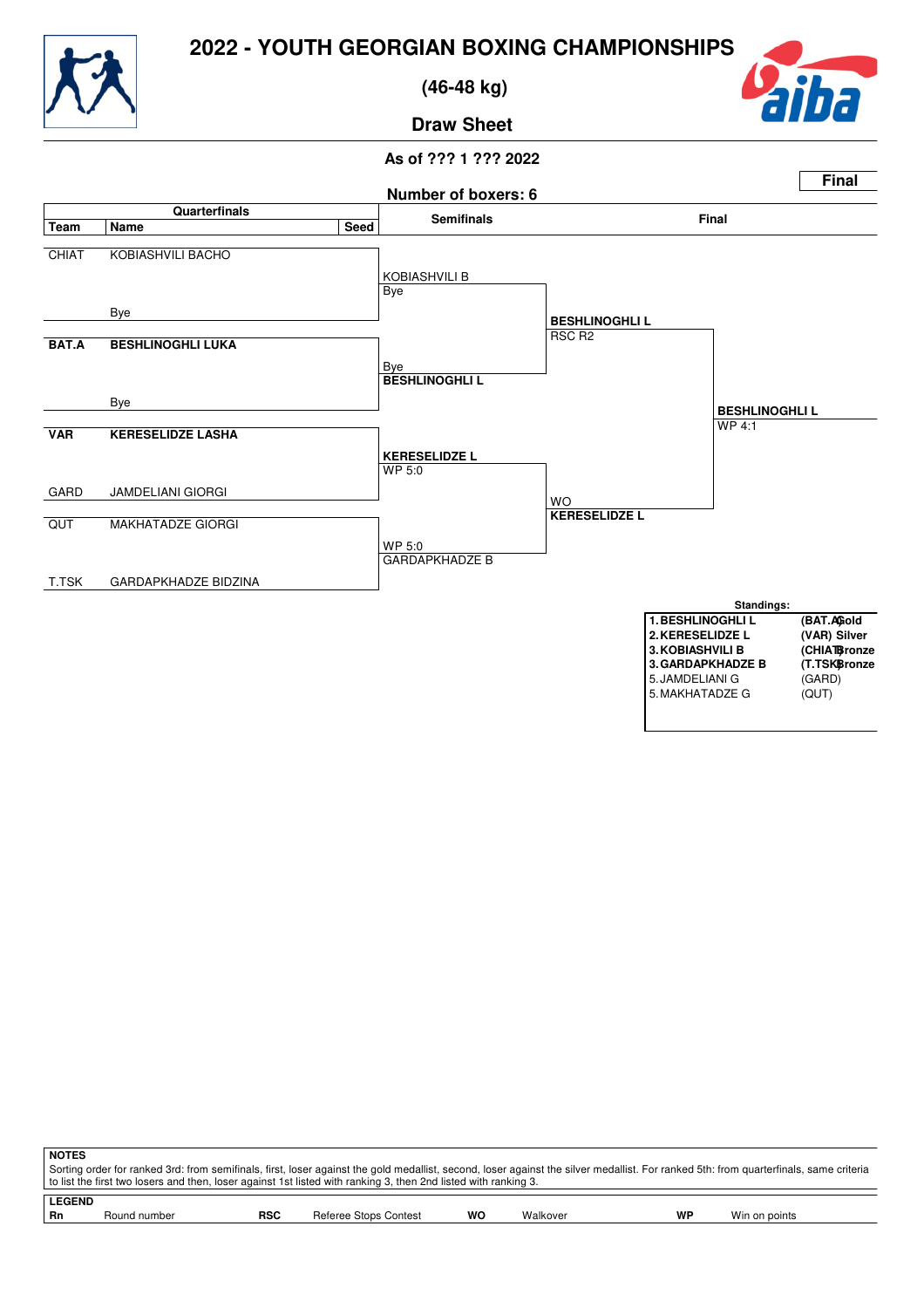

 **(51 kg)**



**Draw Sheet**

## **As of ??? 1 ??? 2022**

|              |                       |                            |      |                     | <b>Final</b> |
|--------------|-----------------------|----------------------------|------|---------------------|--------------|
|              |                       | <b>Number of boxers: 2</b> |      |                     |              |
|              |                       | <b>Finals</b>              |      |                     |              |
| Team         | Name                  |                            | Seed |                     |              |
| <b>AKHAL</b> | <b>AIVAZIAN GOR</b>   |                            |      | <b>AIVAZIAN GOR</b> |              |
|              |                       |                            |      | RSC R3              |              |
| TBI          | <b>AKHMEDOVI ORUJ</b> |                            |      | Bout                |              |
|              |                       |                            |      |                     |              |

**Standings:** 1. AIVAZIAN G (AKHAG)old<br>2. AKHMEDOVI O (TBI) Silver **2. AKHMEDOVI O** 

**NOTES**

Sorting order for ranked 3rd: from semifinals, first, loser against the gold medallist, second, loser against the silver medallist. For ranked 5th: from quarterfinals, same criteria to list the first two losers and then, loser against 1st listed with ranking 3, then 2nd listed with ranking 3.

**LEGEND**

Round number **RSC** Referee Stops Contest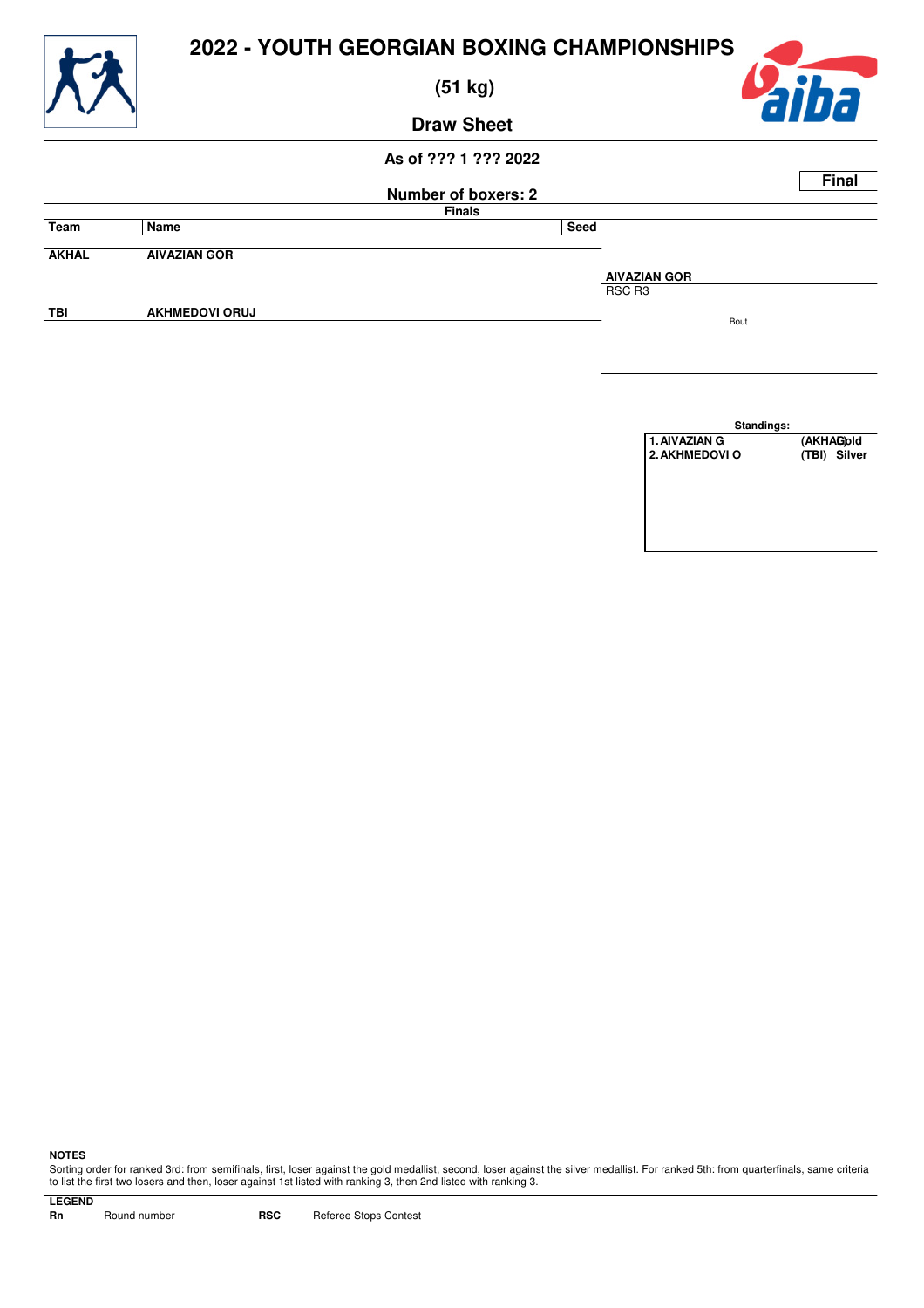

 **(54 kg)**



**Draw Sheet**

## **As of ??? 1 ??? 2022**



Sorting order for ranked 3rd: from semifinals, first, loser against the gold medallist, second, loser against the silver medallist. For ranked 5th: from quarterfinals, same criteria to list the first two losers and then, loser against 1st listed with ranking 3, then 2nd listed with ranking 3.

**NOTES**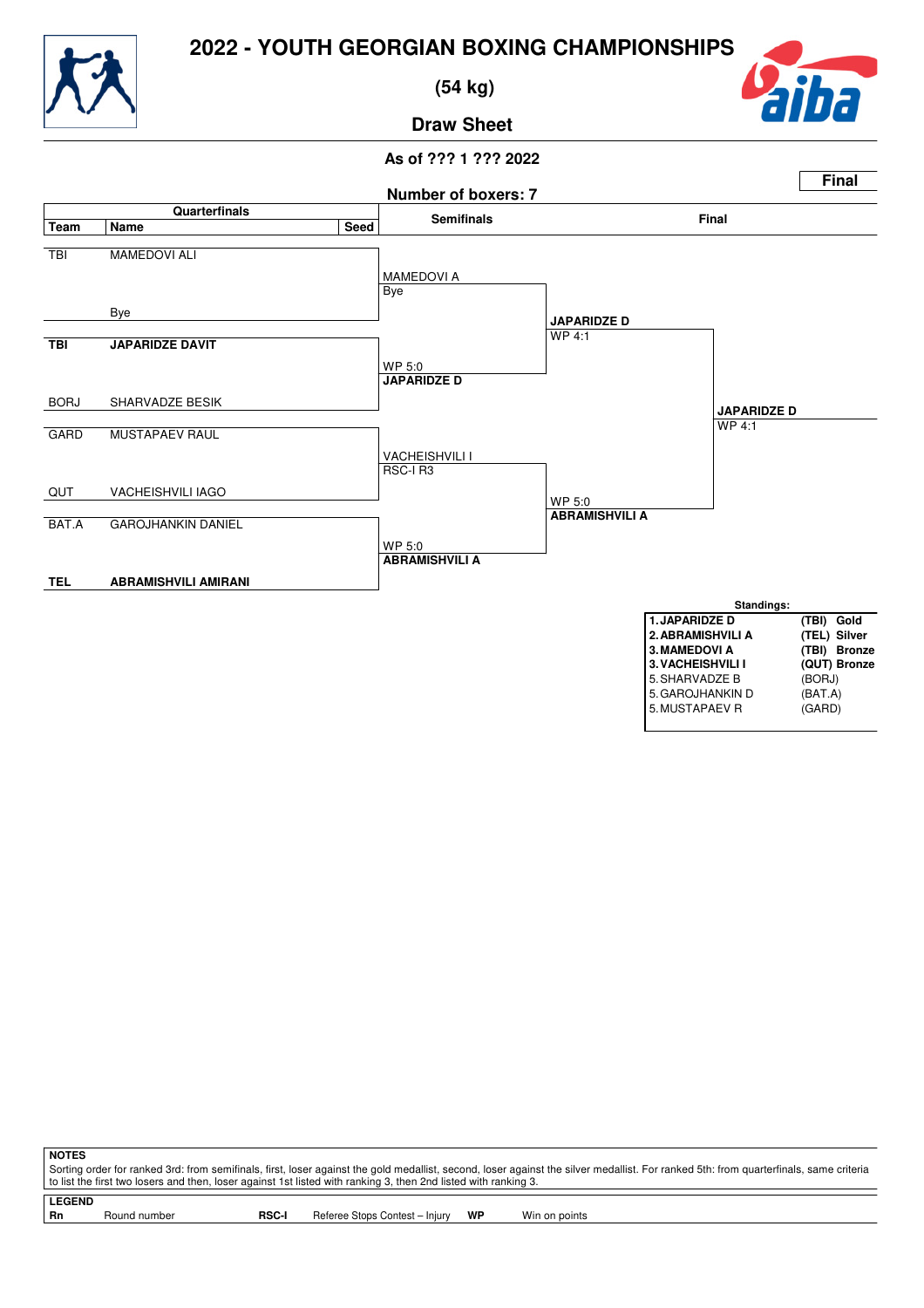

 **(57 kg)**



**Draw Sheet**

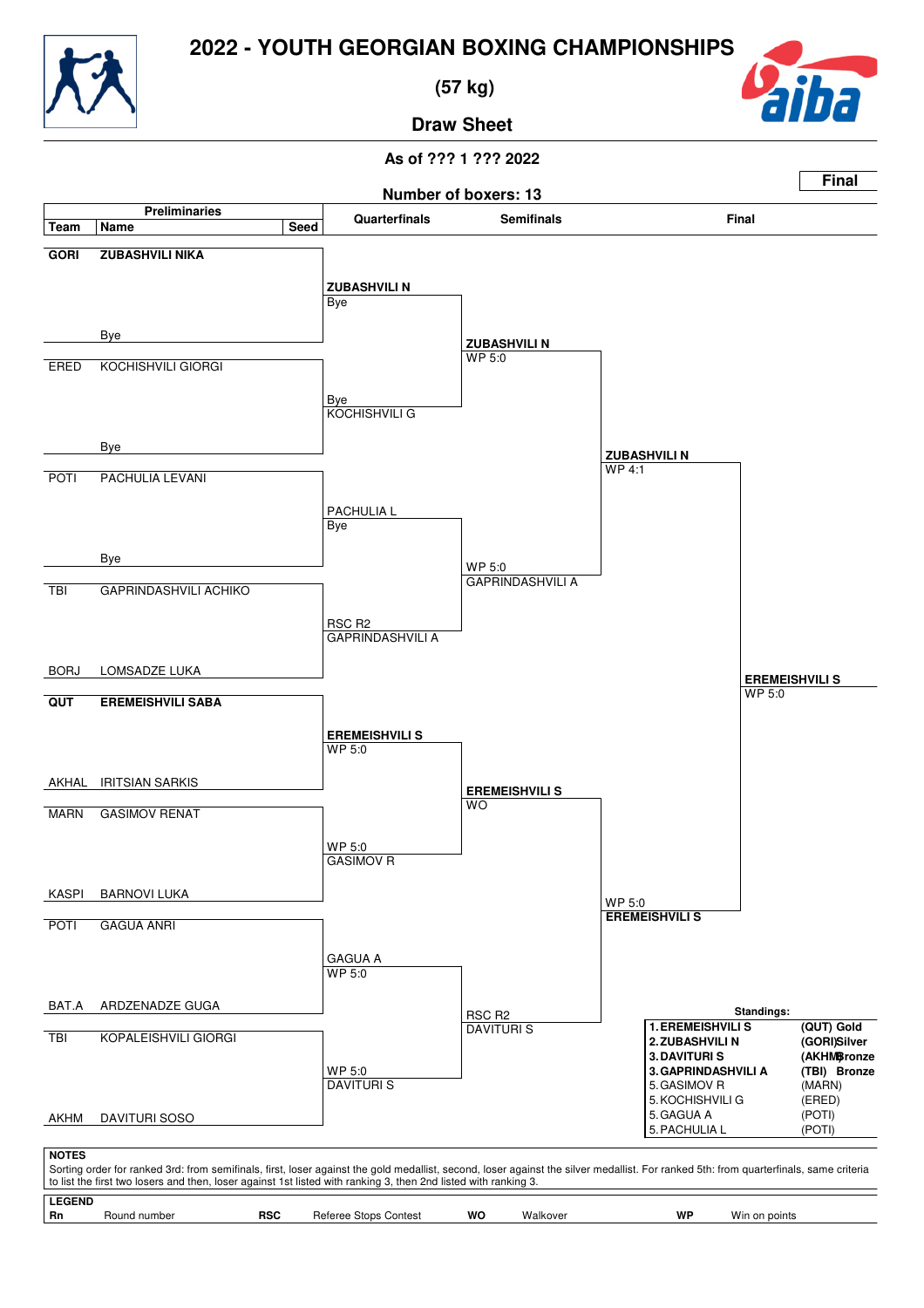

 **(60 kg)**



**Draw Sheet**

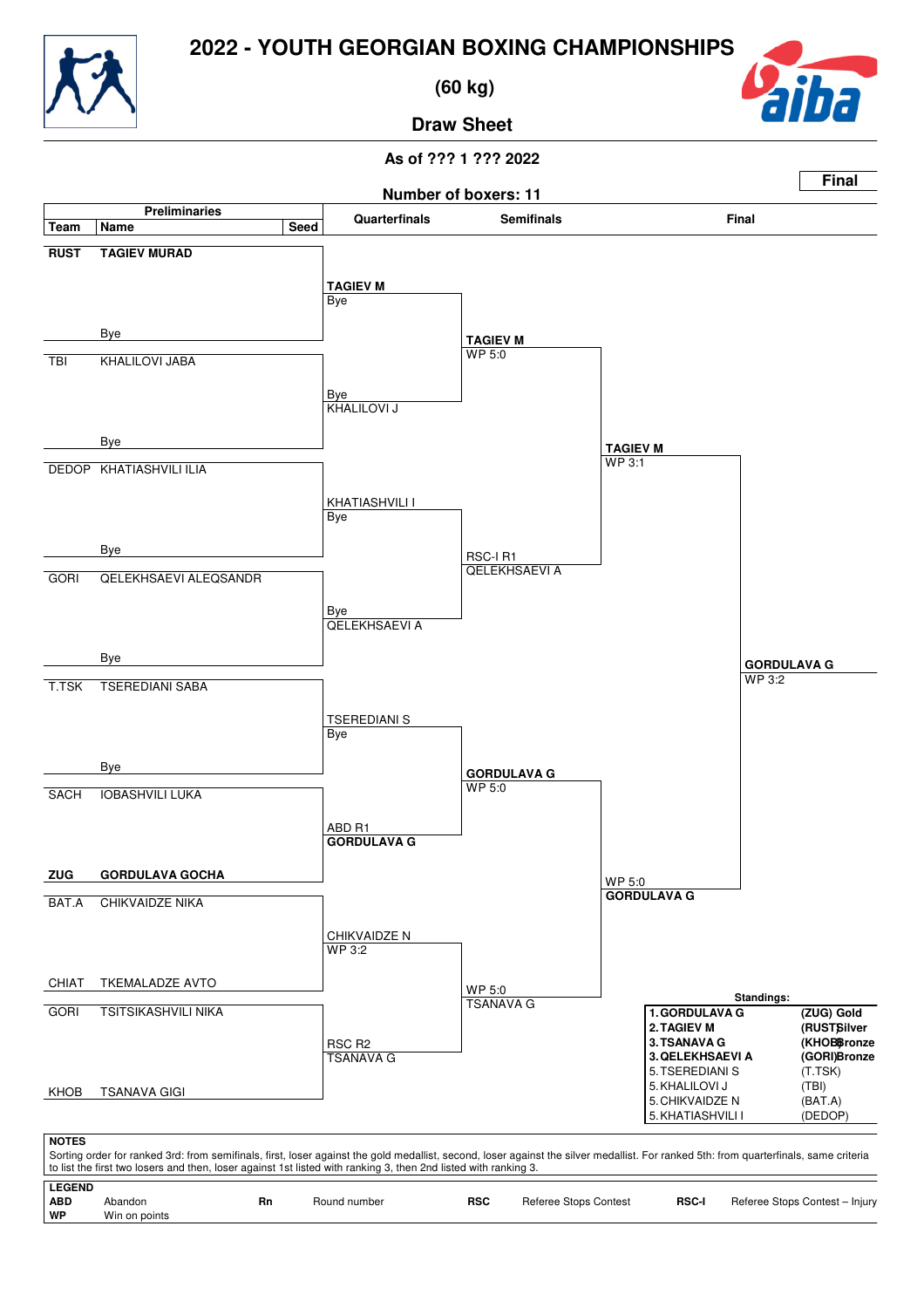

 **(63,5 kg)**



**Draw Sheet**

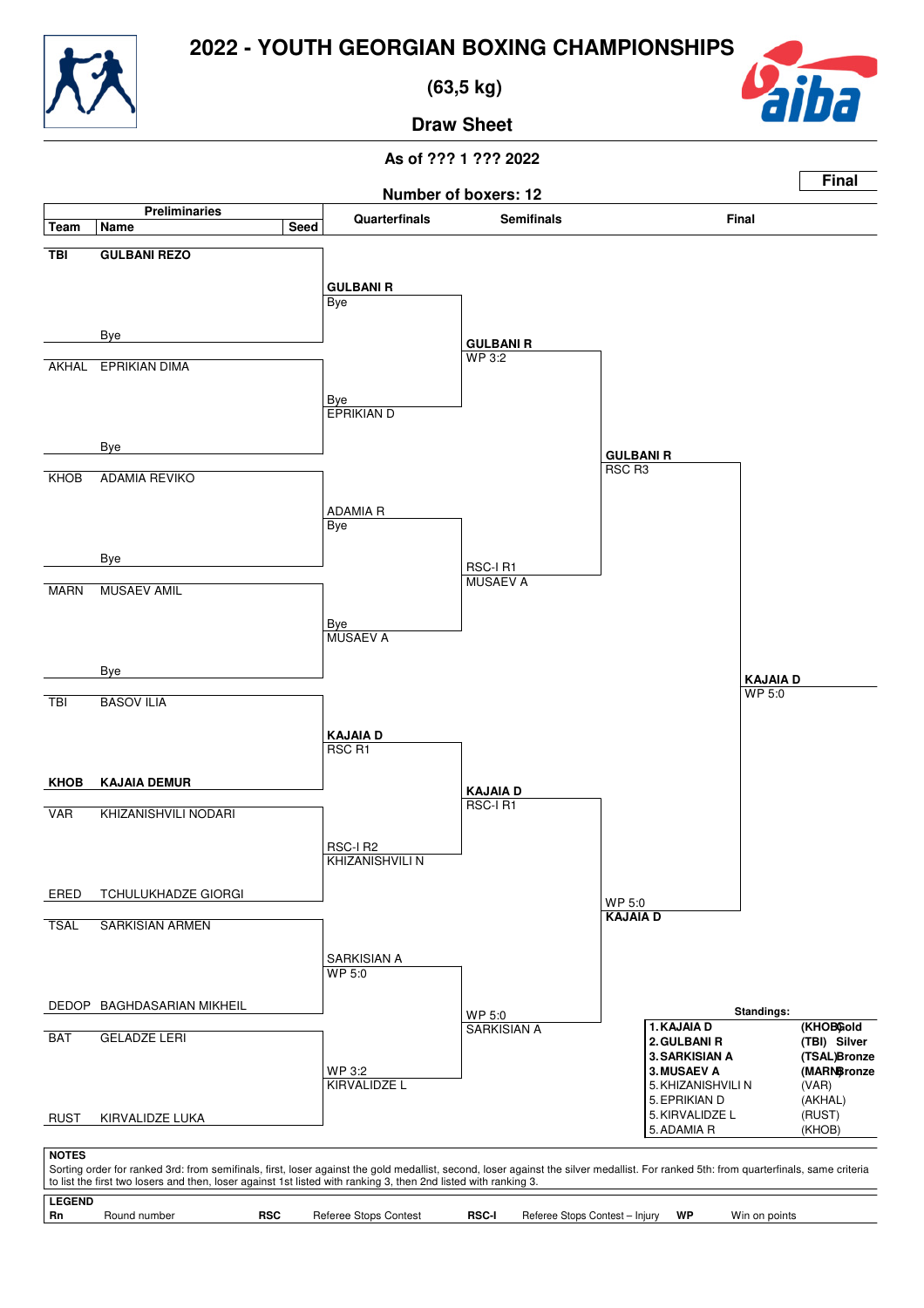

 **(67 kg)**



**Draw Sheet**

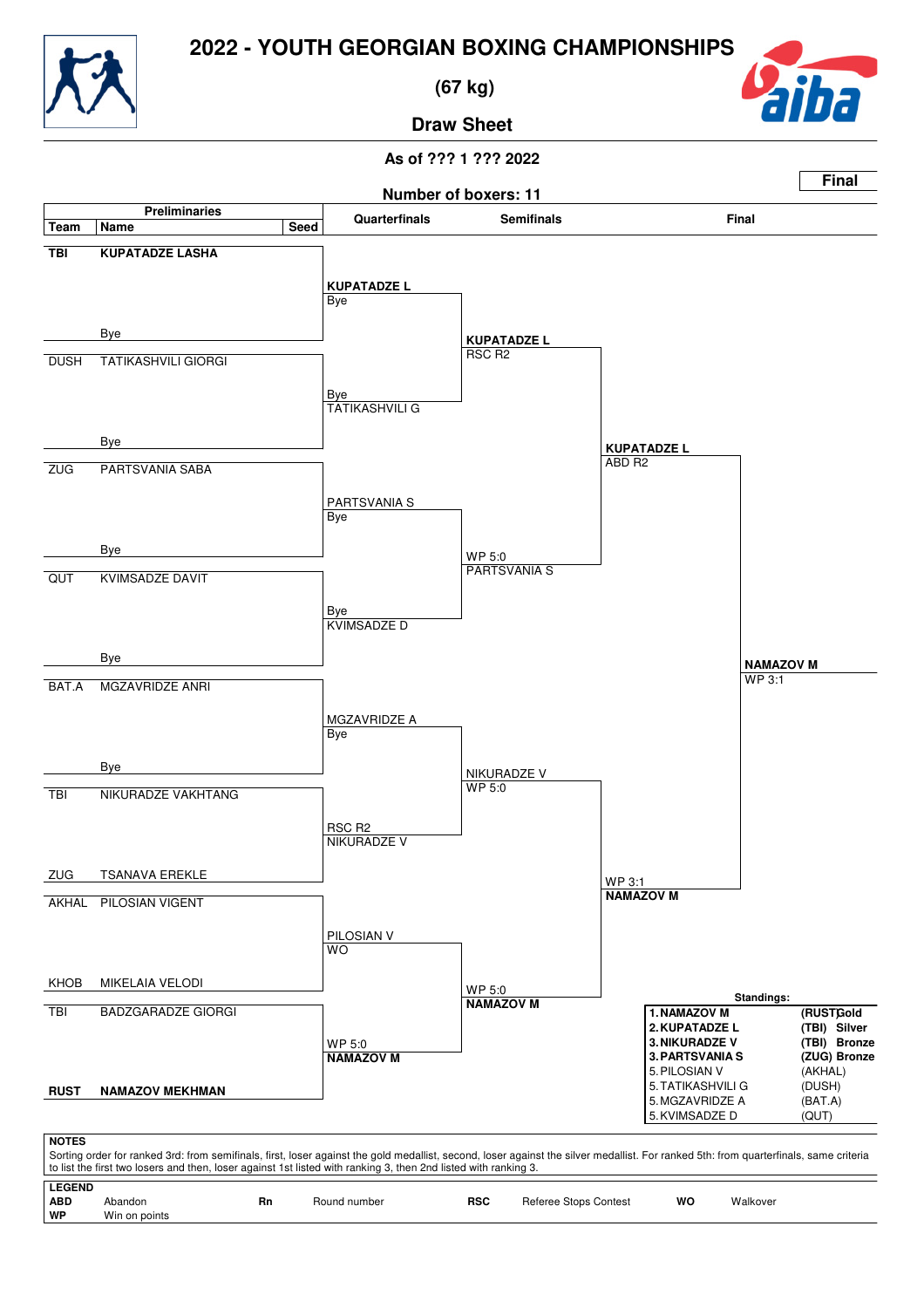

 **(71 kg)**



**Draw Sheet**

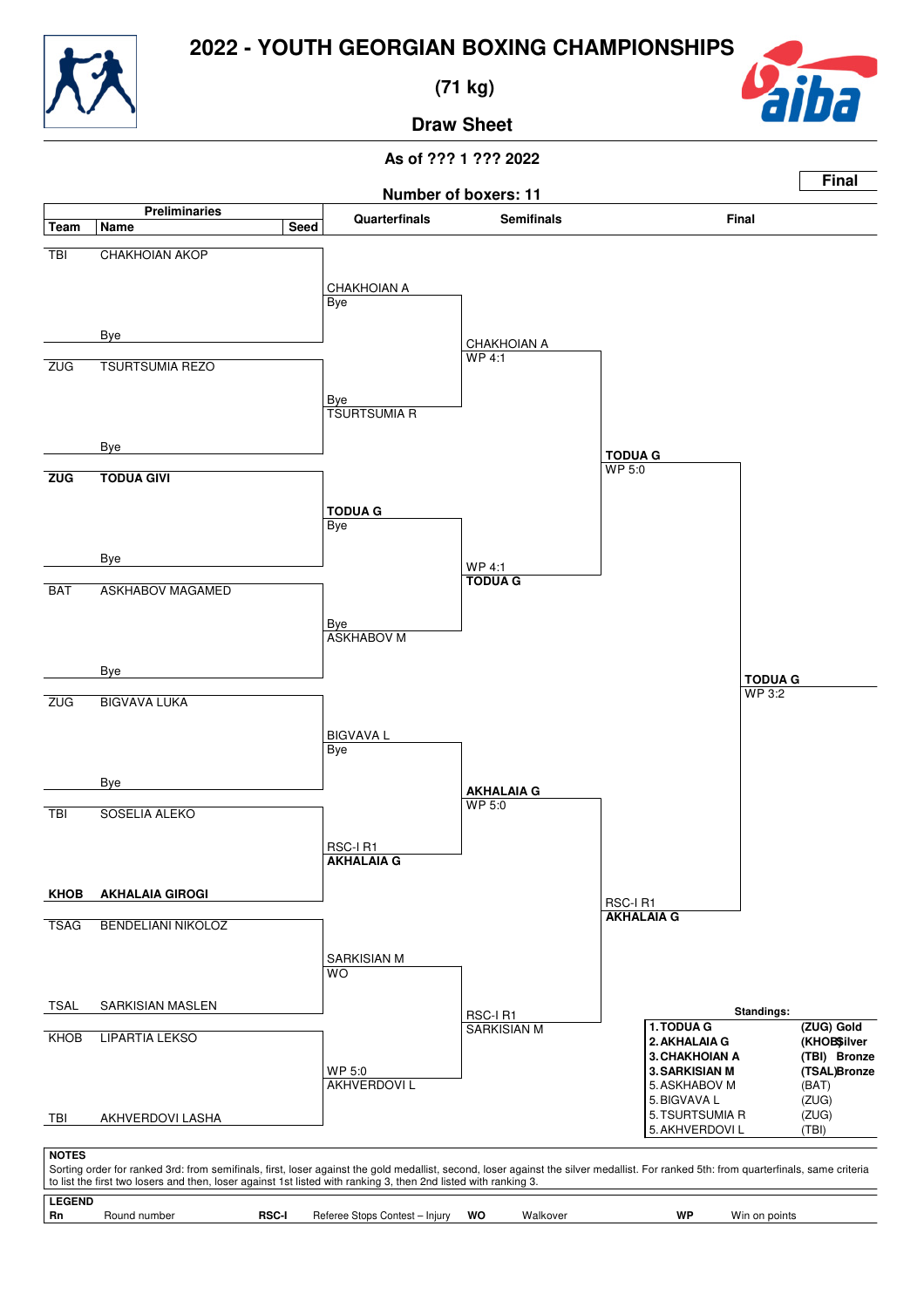

 **(75 kg)**



# **Draw Sheet**



| <b>NOTES</b>                                                                                                                                                                                                                                                                                             |
|----------------------------------------------------------------------------------------------------------------------------------------------------------------------------------------------------------------------------------------------------------------------------------------------------------|
| Sorting order for ranked 3rd: from semifinals, first, loser against the gold medallist, second, loser against the silver medallist. For ranked 5th: from quarterfinals, same criteria<br>to list the first two losers and then, loser against 1st listed with ranking 3, then 2nd listed with ranking 3. |
| <b>LEGEND</b>                                                                                                                                                                                                                                                                                            |

|  |  | Rn | ⊀our<br>numbe | <b>RSC</b> | Contest:<br>'nne<br>.ror<br>$\sim$ 10<br>ບມບວ | wc | Valkovei<br>v v | WF | Mır<br>. |
|--|--|----|---------------|------------|-----------------------------------------------|----|-----------------|----|----------|
|--|--|----|---------------|------------|-----------------------------------------------|----|-----------------|----|----------|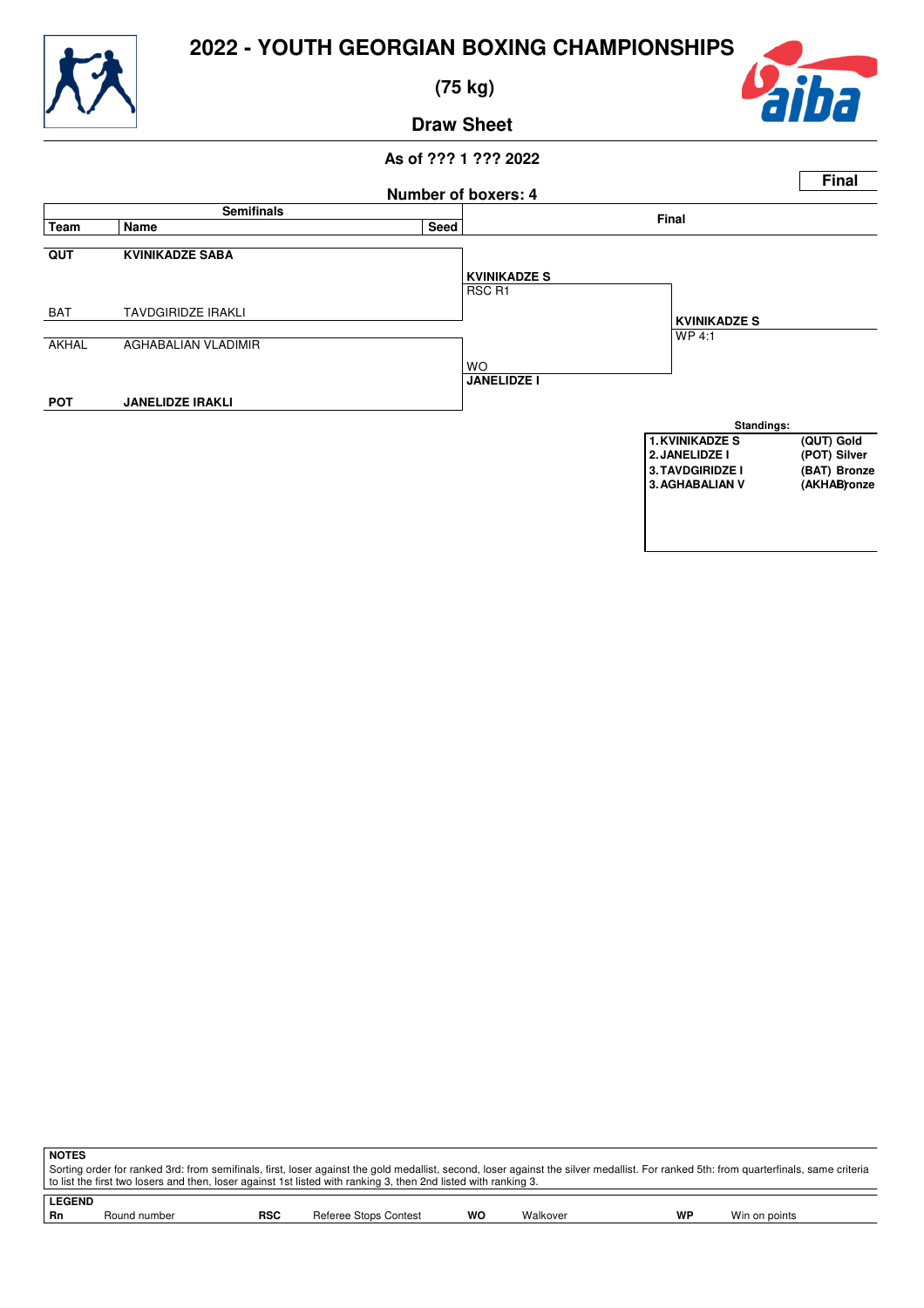

 **(80 kg)**



**Draw Sheet**

## **As of ??? 1 ??? 2022**



**NOTES** Sorting order for ranked 3rd: from semifinals, first, loser against the gold medallist, second, loser against the silver medallist. For ranked 5th: from quarterfinals, same criteria to list the first two losers and then, loser against 1st listed with ranking 3, then 2nd listed with ranking 3.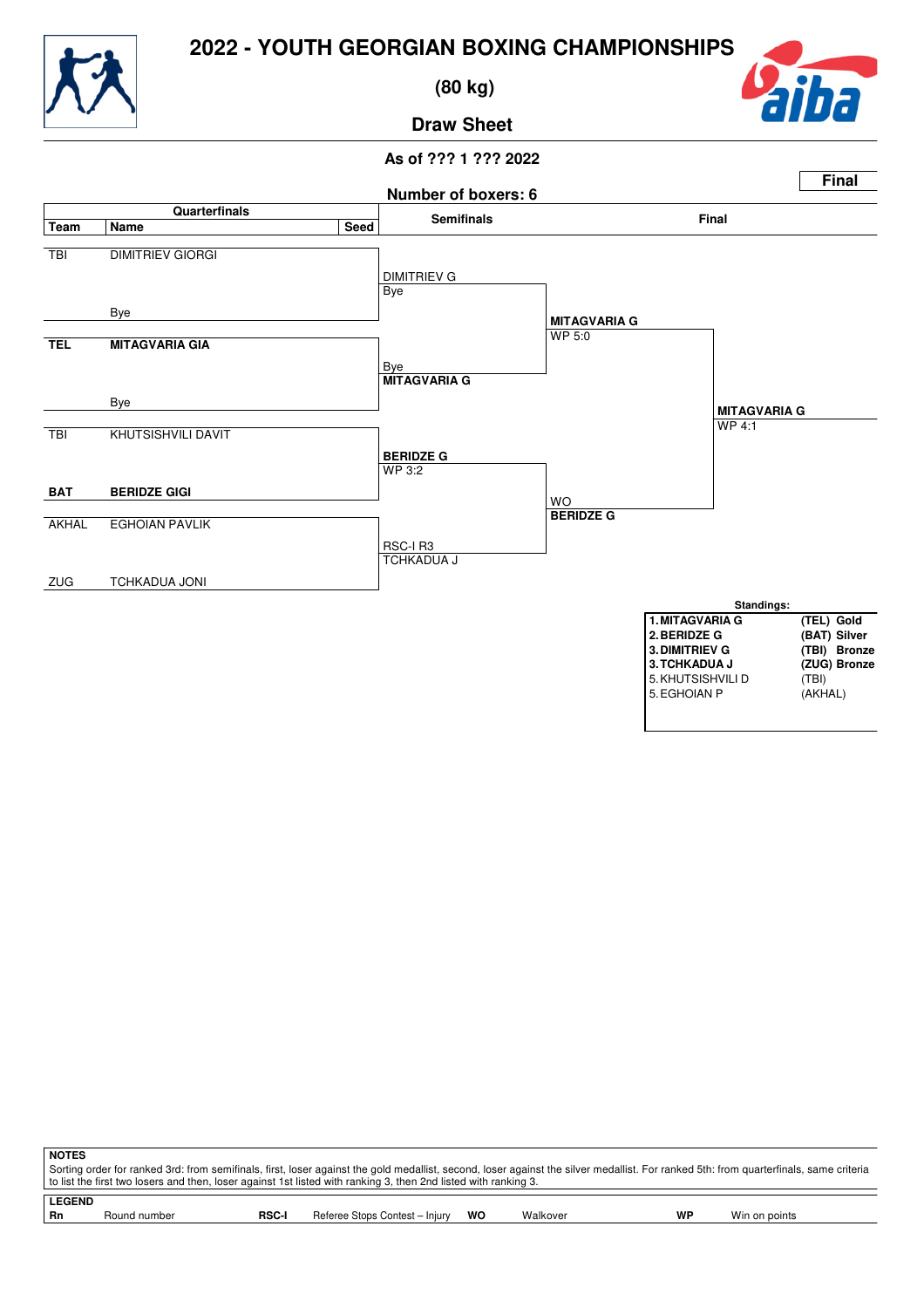

 **(86 kg)**



# **Draw Sheet**

### **As of ??? 1 ??? 2022 Number of boxers: 3 Final Semifinals Final Team Name Seed BAT.A OMARGULOV MUSA** Bye Bye TBI ARUTINOV AKOP WP 4:1 **MEST TSEREDIANI BEQA OMARGULOV M** WP 5:0 **TSEREDIANI B TSEREDIANI B Standings: 1.TSEREDIANI B** (MESTGold<br>
2.OMARGULOV M (BAT.A\$ilver **2.OMARGULOV M (BAT.A)Silver 3. ARUTINOV A**

**NOTES**

Sorting order for ranked 3rd: from semifinals, first, loser against the gold medallist, second, loser against the silver medallist. For ranked 5th: from quarterfinals, same criteria to list the first two losers and then, loser against 1st listed with ranking 3, then 2nd listed with ranking 3.

**LEGEND**

**Win on points**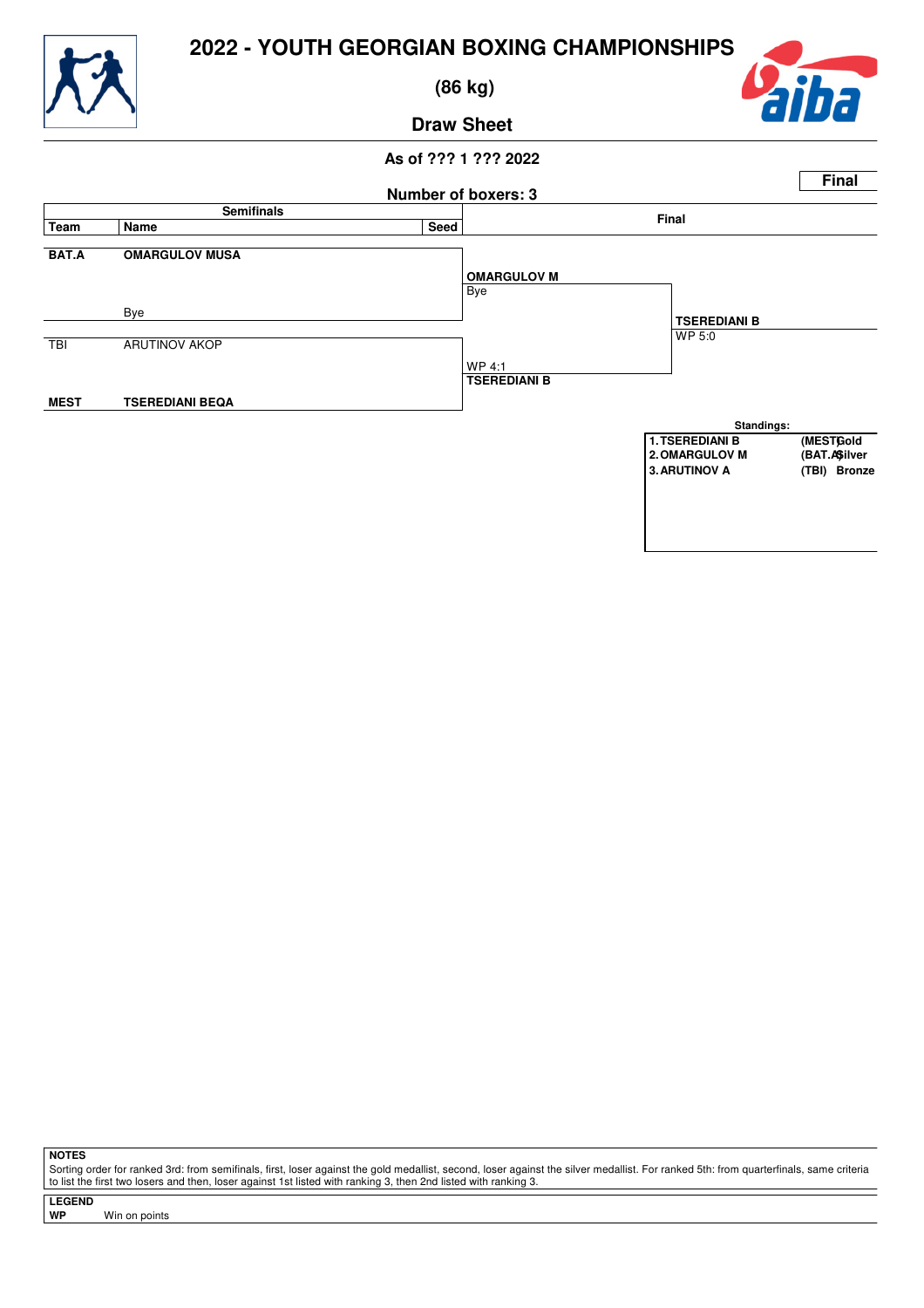

 **(92 kg)**



# **Draw Sheet**

## **As of ??? 1 ??? 2022 Number of boxers: 3 Final Semifinals Final Team Name Seed KASP KHMALADZE OTAR** Bye Bye **VAR MDINARIDZE AVTANDILI** WP 5:0 TSAG ZURABIANI DAVIT **KHMALADZE O** RSC R1 **MDINARIDZE A MDINARIDZE A Standings: 1. MDINARIDZE A** (VAR) Gold<br>
2. KHMALADZE O (KASPSilver **2.KHMALADZE O (KASP)Silver 3. ZURABIANI D**

**NOTES** Sorting order for ranked 3rd: from semifinals, first, loser against the gold medallist, second, loser against the silver medallist. For ranked 5th: from quarterfinals, same criteria to list the first two losers and then, loser against 1st listed with ranking 3, then 2nd listed with ranking 3. **LEGEND**

| Rn | Round number | RSC | <b>Referee Stops Contest</b> | WP | Win on points |
|----|--------------|-----|------------------------------|----|---------------|
|    |              |     |                              |    |               |